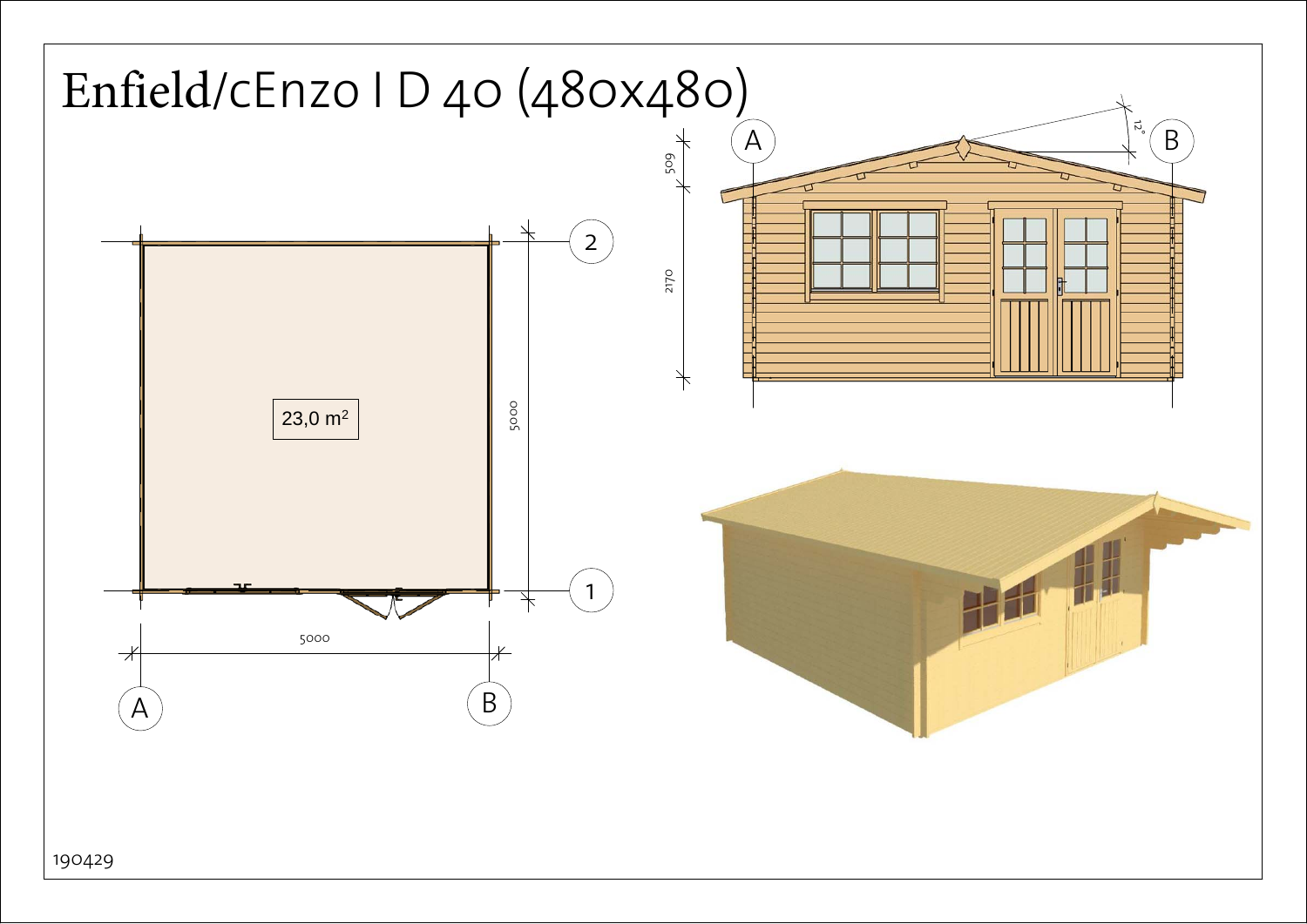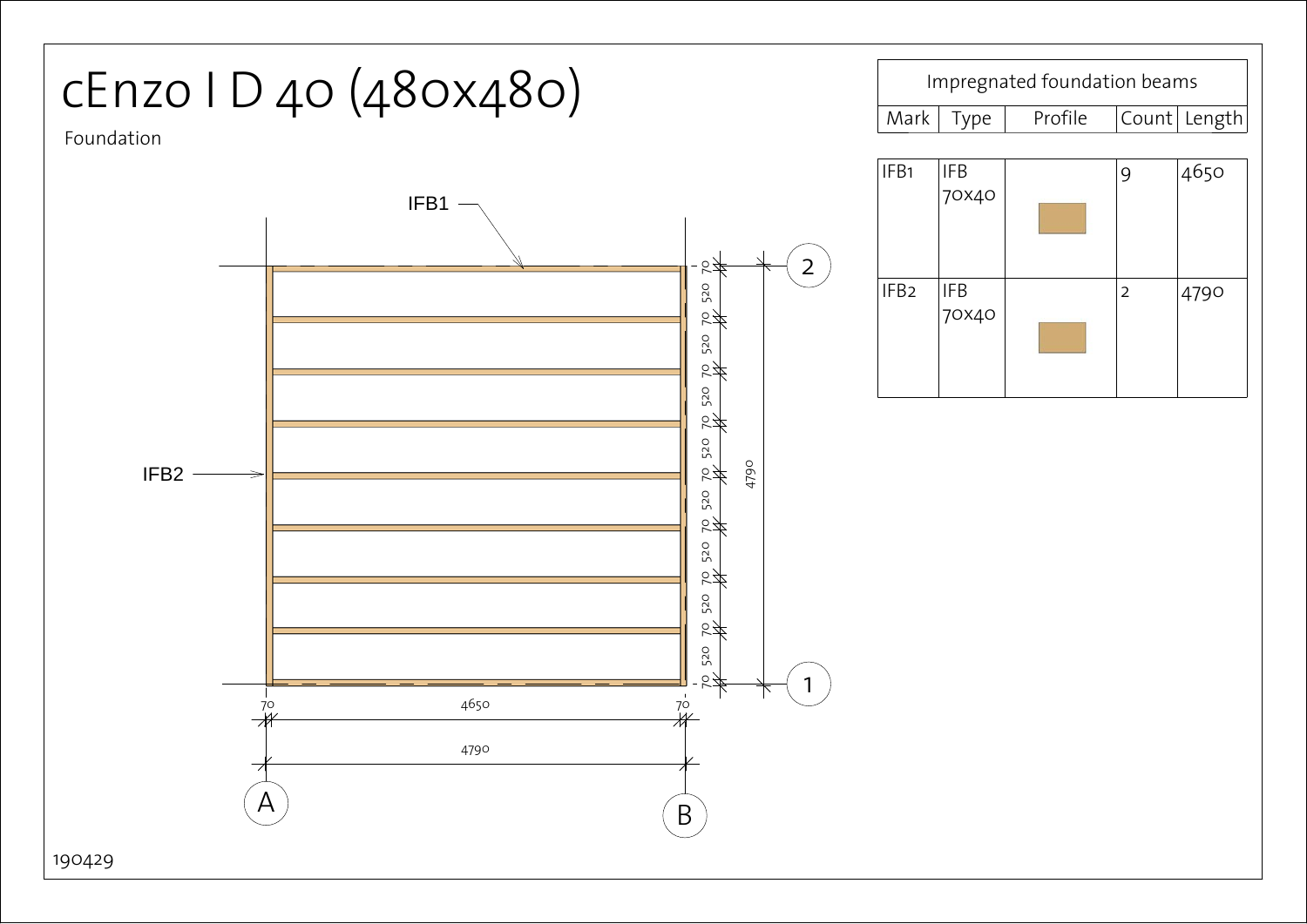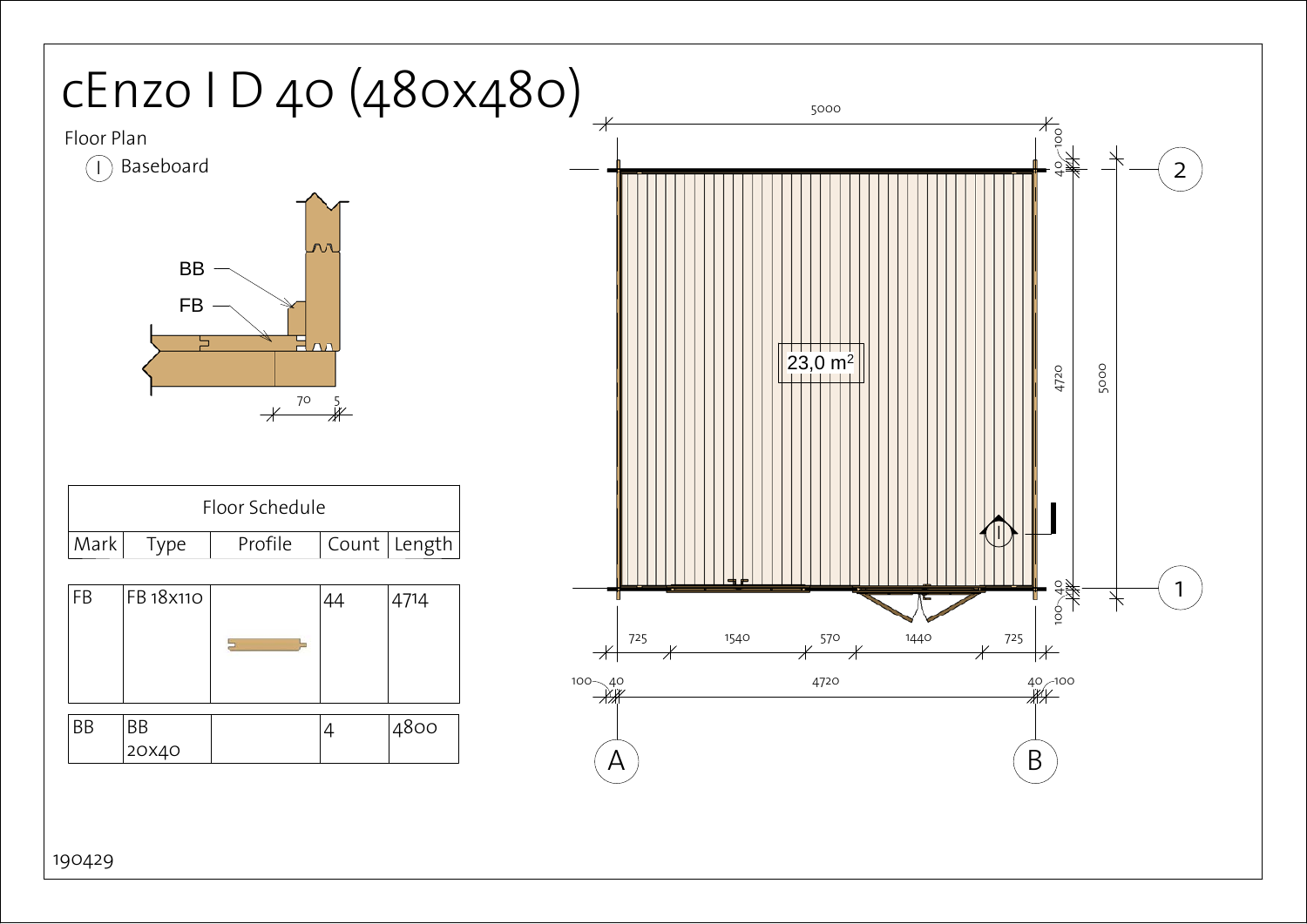

190429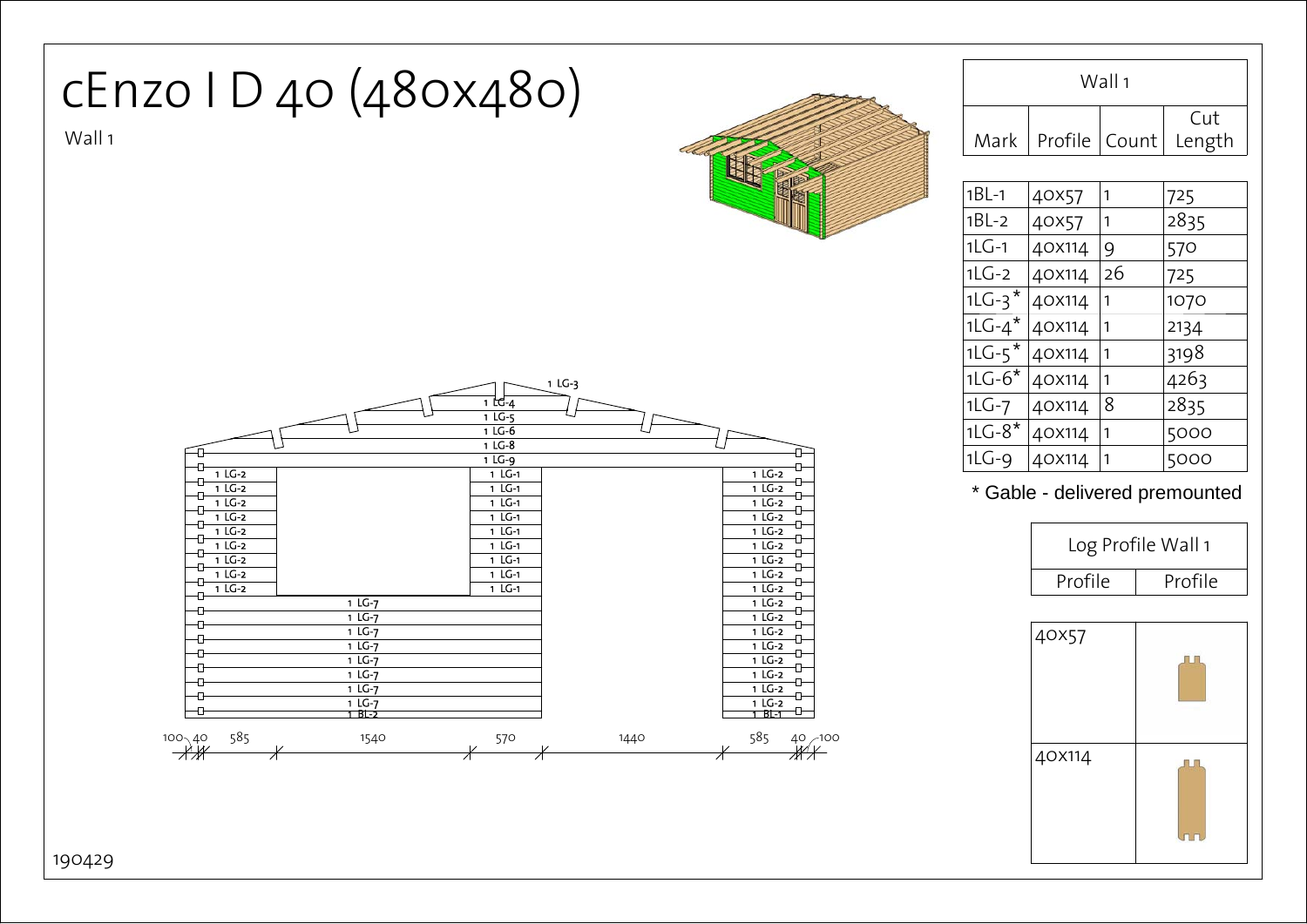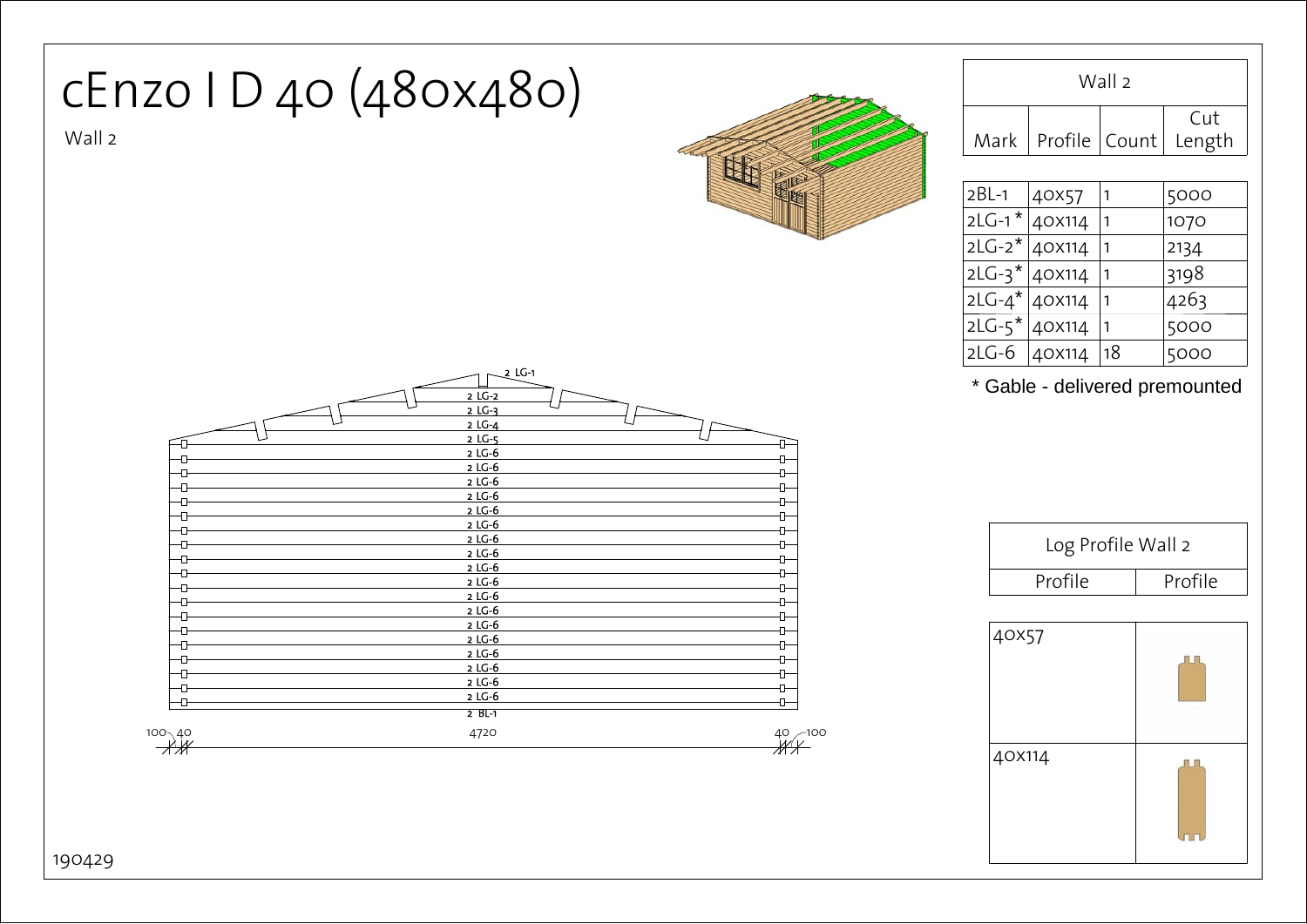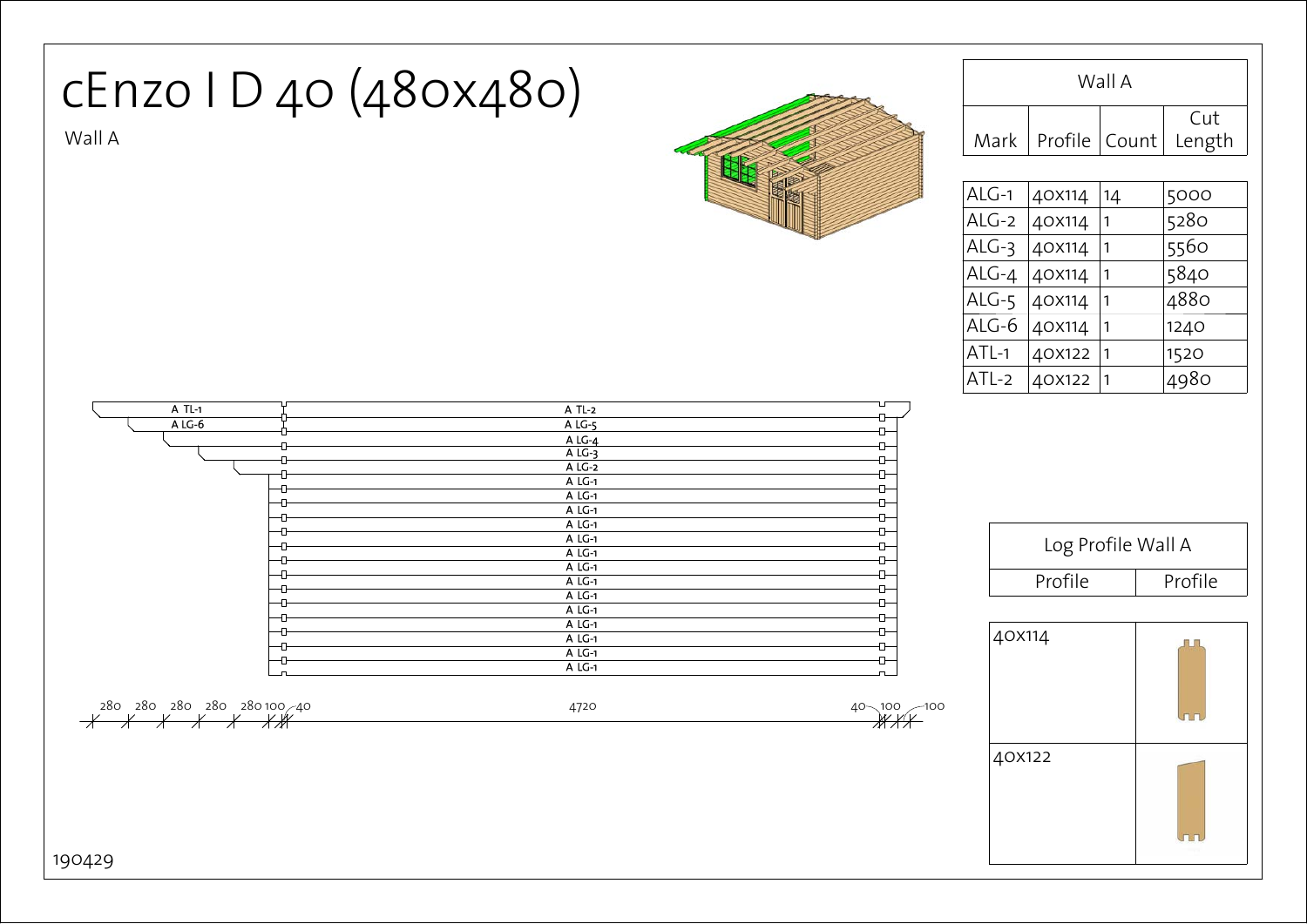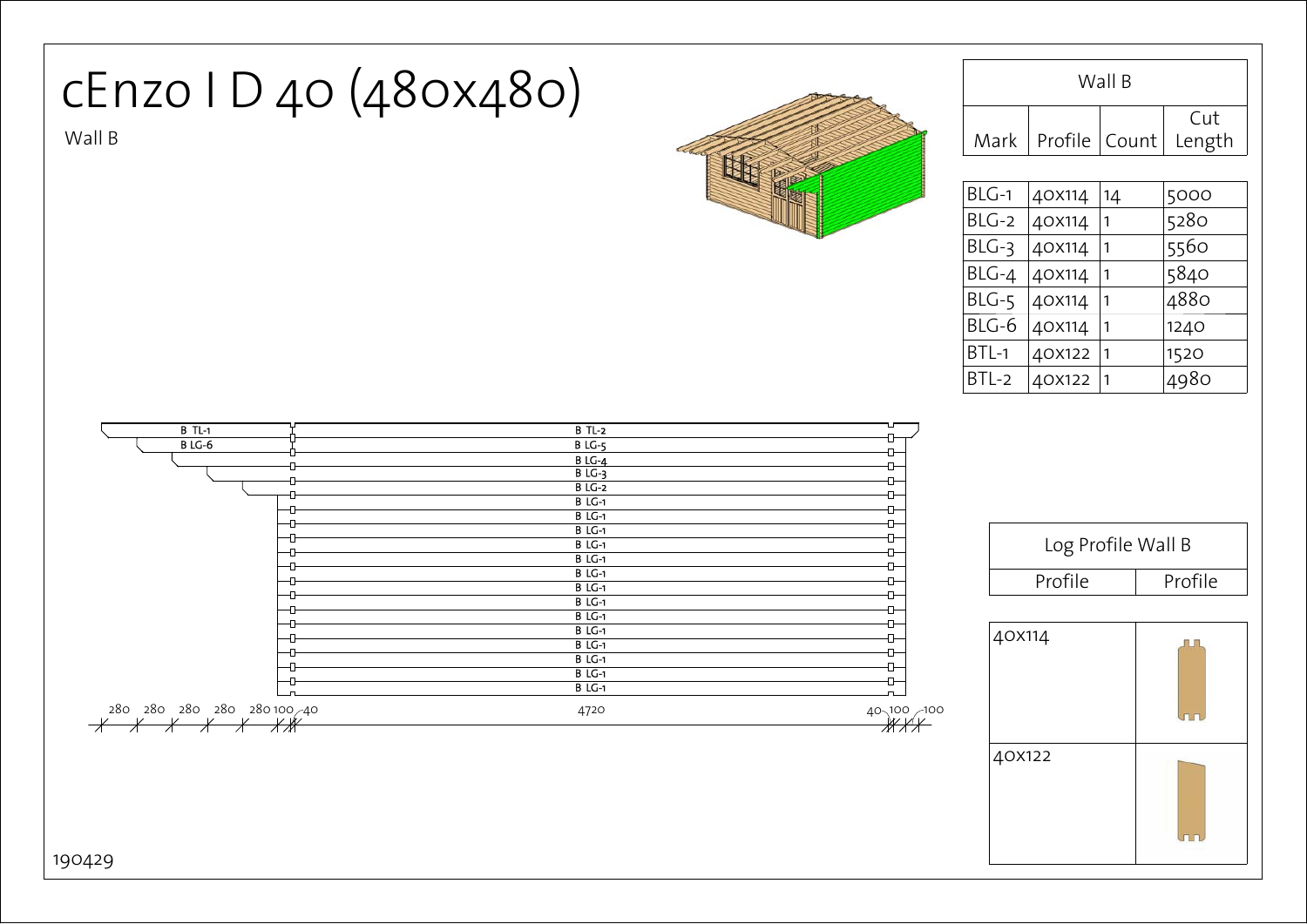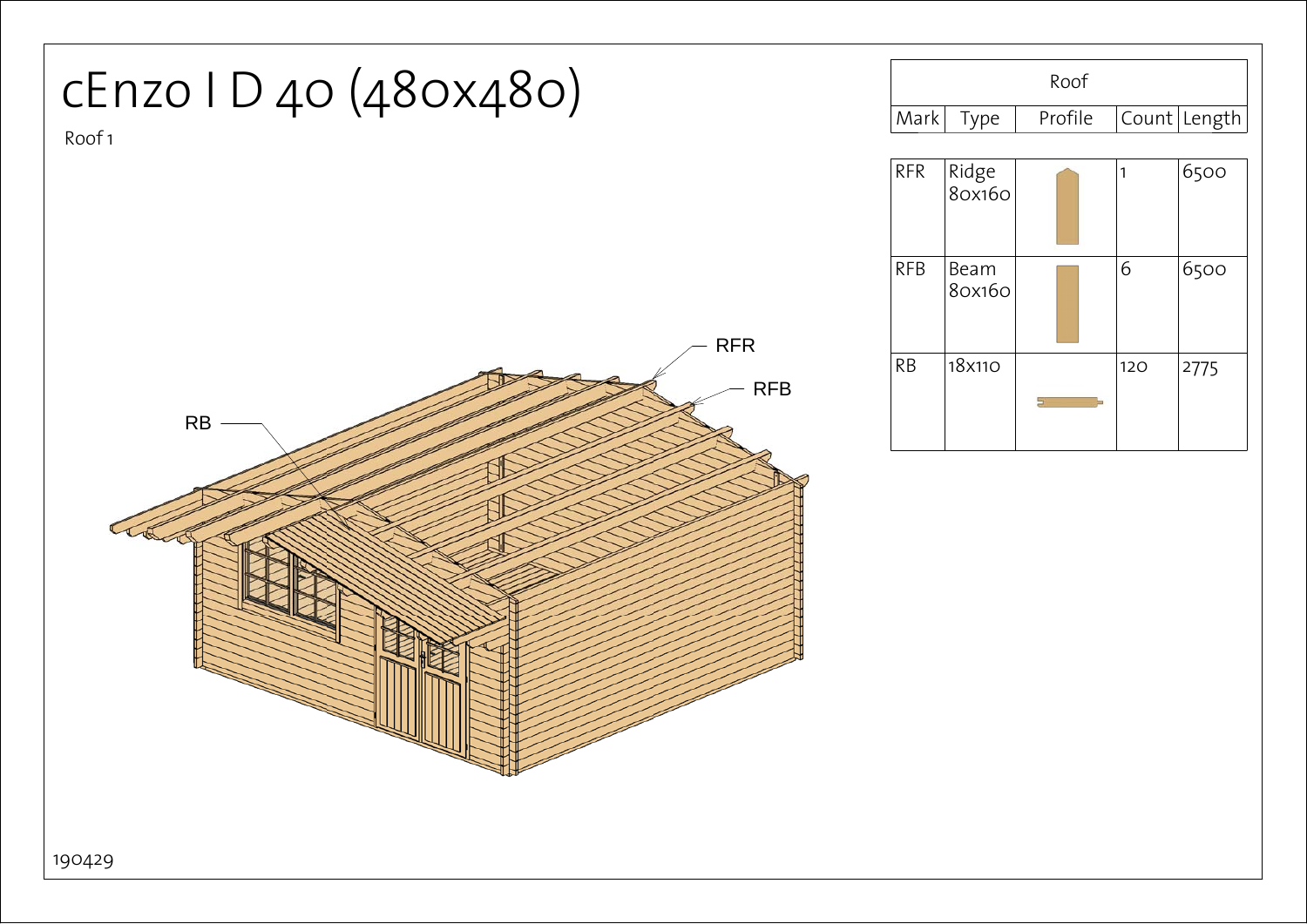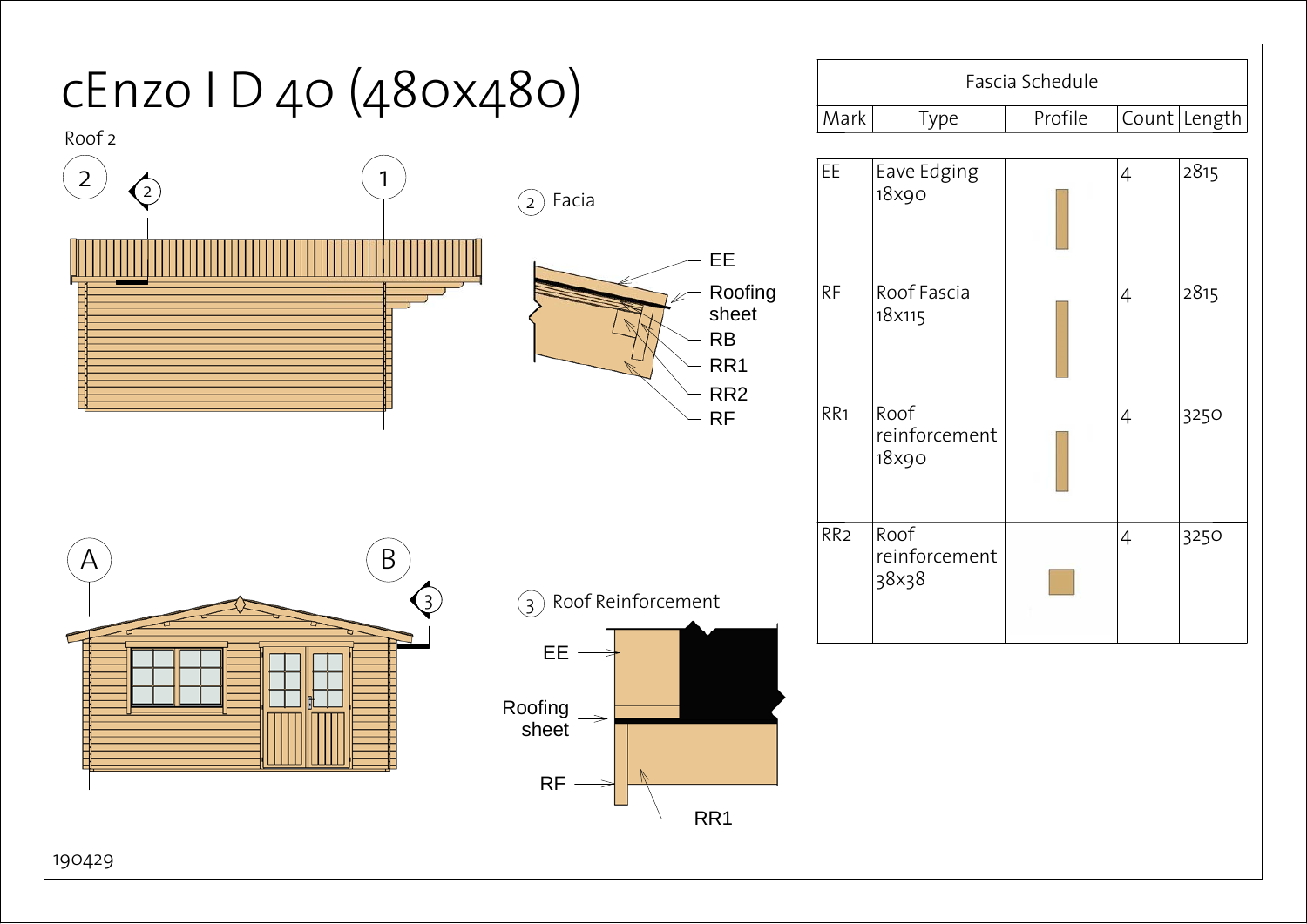## cEnzo I D 40 (480x480)

## Extras



| Door Schedule |                                         |      |                        |   |  |
|---------------|-----------------------------------------|------|------------------------|---|--|
| Mark          | <b>Type</b>                             |      | Width   Height   Count |   |  |
|               |                                         |      |                        |   |  |
|               | CDD1R Classic<br>double door<br>1 right | 1425 | 1955                   |   |  |
|               |                                         |      |                        |   |  |
| DCB6          | Door<br>Crossbar 6                      |      |                        | 2 |  |

| Window Schedule |                                    |      |                        |  |
|-----------------|------------------------------------|------|------------------------|--|
| Mark            | Type                               |      | Width   Height   Count |  |
|                 | CDW1 Classic<br>double<br>window 1 | 1530 | 990                    |  |
|                 |                                    |      |                        |  |

| ∽<br>∠ | WCB6 | Windows    | $- -$ | $- -$ |  |
|--------|------|------------|-------|-------|--|
|        |      | rossbar 6: |       |       |  |



| Fasteners & Extras           |                 |      |  |  |  |
|------------------------------|-----------------|------|--|--|--|
| Count<br>Name<br><b>Type</b> |                 |      |  |  |  |
|                              |                 |      |  |  |  |
| Hitblock                     | 300-400 mm      |      |  |  |  |
| <b>Bolts</b>                 | M8 x 70         | 12   |  |  |  |
| <b>Screws</b>                | $5,0 \times 70$ | 15   |  |  |  |
| <b>Nails</b>                 | $1,4 \times 40$ | 50   |  |  |  |
| Screws                       | 6,0 x 140       | 70   |  |  |  |
| <b>Screws</b>                | 4,0 X 40        | 130  |  |  |  |
| <b>Screws</b>                | 4,0 X 50        | 1100 |  |  |  |
| 190429                       |                 |      |  |  |  |

| Windboard $18x40$ |  |  |
|-------------------|--|--|
|-------------------|--|--|

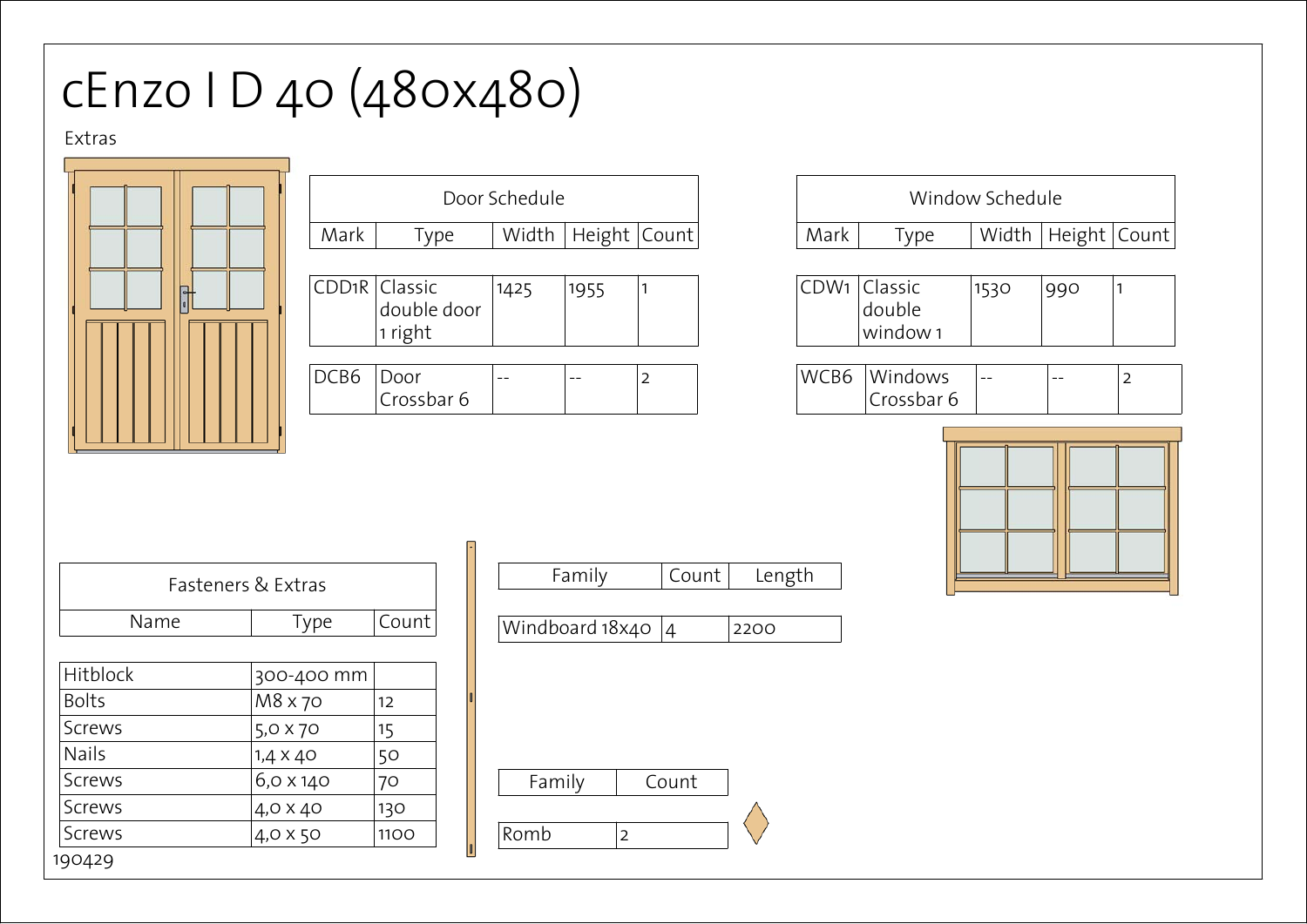## cEnzo I D 40 (480x480) List of all items 1

|                  | Impregnated foundation beams   |  |                  |         |                |              |
|------------------|--------------------------------|--|------------------|---------|----------------|--------------|
| Mark             | Type                           |  | Profile<br>Count |         | Length         |              |
| IFB1             | <b>IFB</b><br>70×40            |  |                  | 9       | 4650           |              |
| IFB <sub>2</sub> | <b>IFB</b><br>70×40            |  |                  | 2       | 4790           |              |
|                  |                                |  | Fascia Schedule  |         |                |              |
| Mark             | Type                           |  |                  | Profile |                | Count Length |
|                  |                                |  |                  |         |                |              |
| EE               | Eave Edging<br>18x90           |  |                  |         | $\overline{4}$ | 2815         |
| <b>RF</b>        | Roof Fascia<br>18x115          |  |                  |         | $\overline{4}$ | 2815         |
| RR <sub>1</sub>  | Roof<br>reinforcement<br>18x90 |  |                  |         | 4              | 3250         |
| RR <sub>2</sub>  | Roof<br>reinforcement<br>38x38 |  |                  |         | $\overline{4}$ | 3250         |

| Floor Schedule |            |             |                 |         |         |                |              |
|----------------|------------|-------------|-----------------|---------|---------|----------------|--------------|
| Mark           |            |             | Type            | Profile |         | Count          | Length       |
| FB             |            |             | FB 18x110       |         |         | 44             | 4714         |
| <b>BB</b>      |            | BB<br>20X40 |                 |         |         | $\overline{4}$ | 4800         |
| Roof           |            |             |                 |         |         |                |              |
|                |            | Mark        | Type            |         | Profile |                | Count Length |
|                | <b>RFR</b> |             | Ridge<br>80x160 |         |         | $\mathbf{1}$   | 6500         |
|                | <b>RFB</b> |             | Beam<br>80x160  |         |         | 6              | 6500         |
|                | RB         |             | 18x110          |         |         | 120            | 2775         |